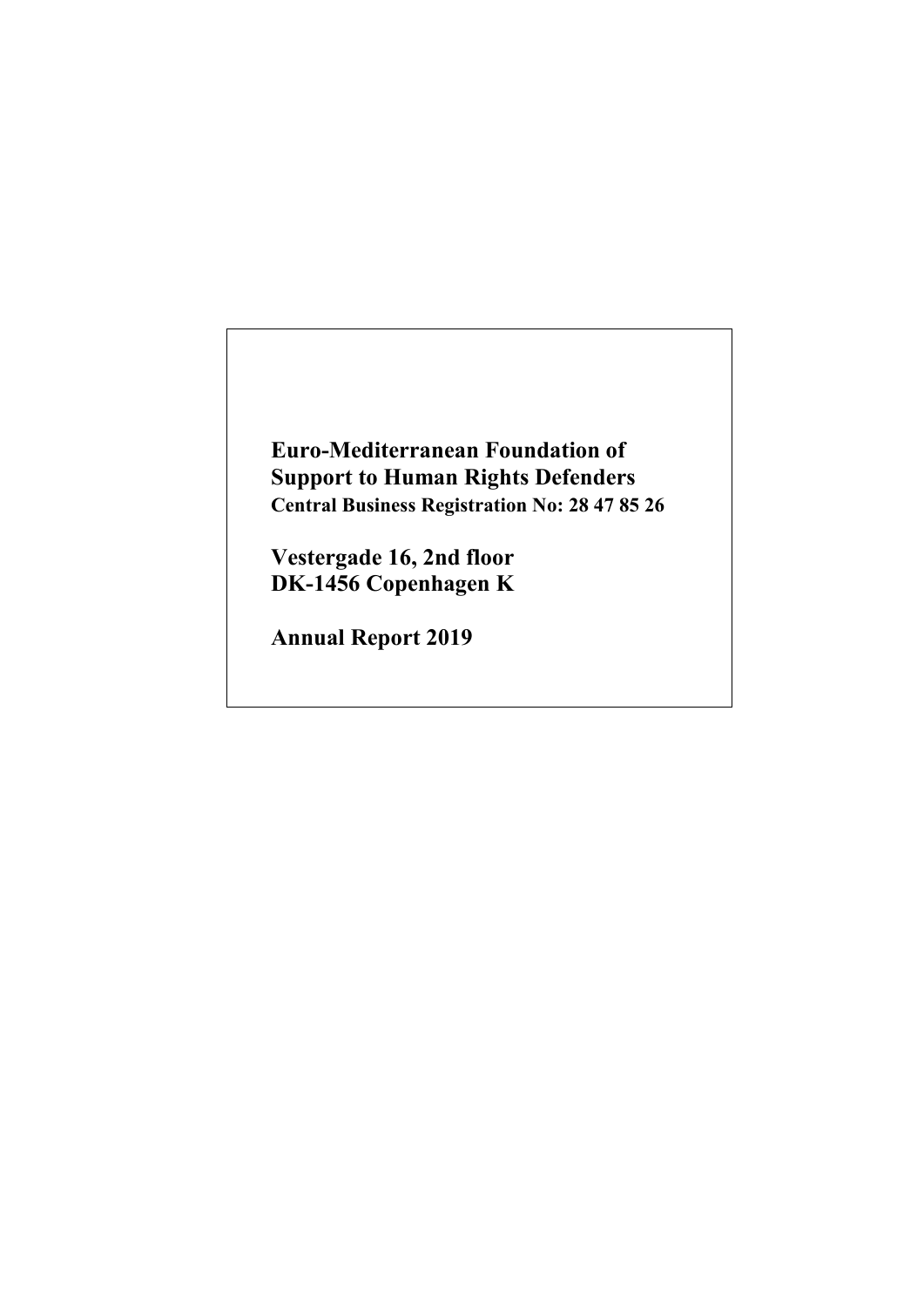# **Contents**

| Foundation details                                     | $\mathbf{1}$ |
|--------------------------------------------------------|--------------|
| Statement by Board and Management on the annual report | 2            |
| Independent auditor's report                           | 3            |
| Board and Management commentary                        | 6            |
| Income statement for 2019                              | 11           |
| Balance sheet at 31 December 2019                      | 13           |
| Notes                                                  | 14           |

**Page** \_\_\_\_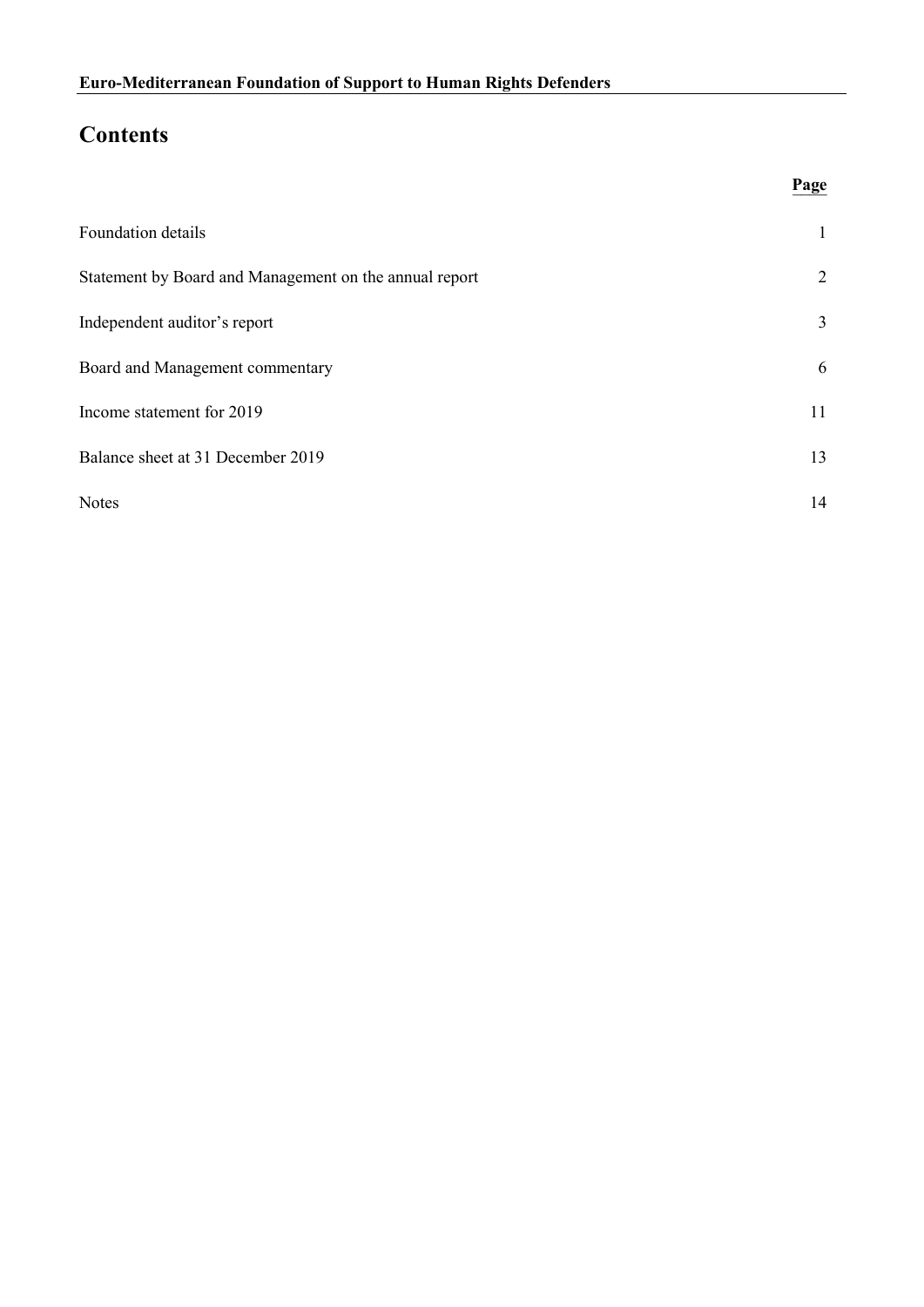# **Foundation details**

# **Foundation**

Euro-Mediterranean Foundation of Support to Human Rights Defenders Vestergade 16, 2nd floor DK-1456 Copenhagen K

Central Business Registration No: 28 47 85 26 Registered in: Copenhagen Established: 26 November 2004

Phone: +45 32 64 17 26 Fax: +45 32 64 17 02 Internet: [www.emhrf.org](https://emhrf.sharepoint.com/Delte%20dokumenter/EMHRF/PROGRAMMES/ANNUAL%20REPORT/2018/Financial/Work%20plan%202018/2200%20Annual%20Report,%20Consolidation,%20trial%20balance/www.emhrf.org)

## **Board**

Driss El Yazami, President Christine Martha Merkel, Vice-President Kamel Jendoubi, Treasurer Hanny Megally Lynn Welchman Bahey Eldin Hassan Khémaïs Chammari Leila Rhiwi Bassma Kodmani Souhayr Belhassen Marc Schade-Poulsen Habib Nassar

#### **Management**

Anne-Sophie Schaeffer, Programme Director Raffaele Timpano, Finance Director

## **Auditor**

Deloitte Statsautoriseret Revisionspartnerselskab

Adopted, May  $31<sup>st</sup>$ , 2020

Kamel Jendoubi, Treasurer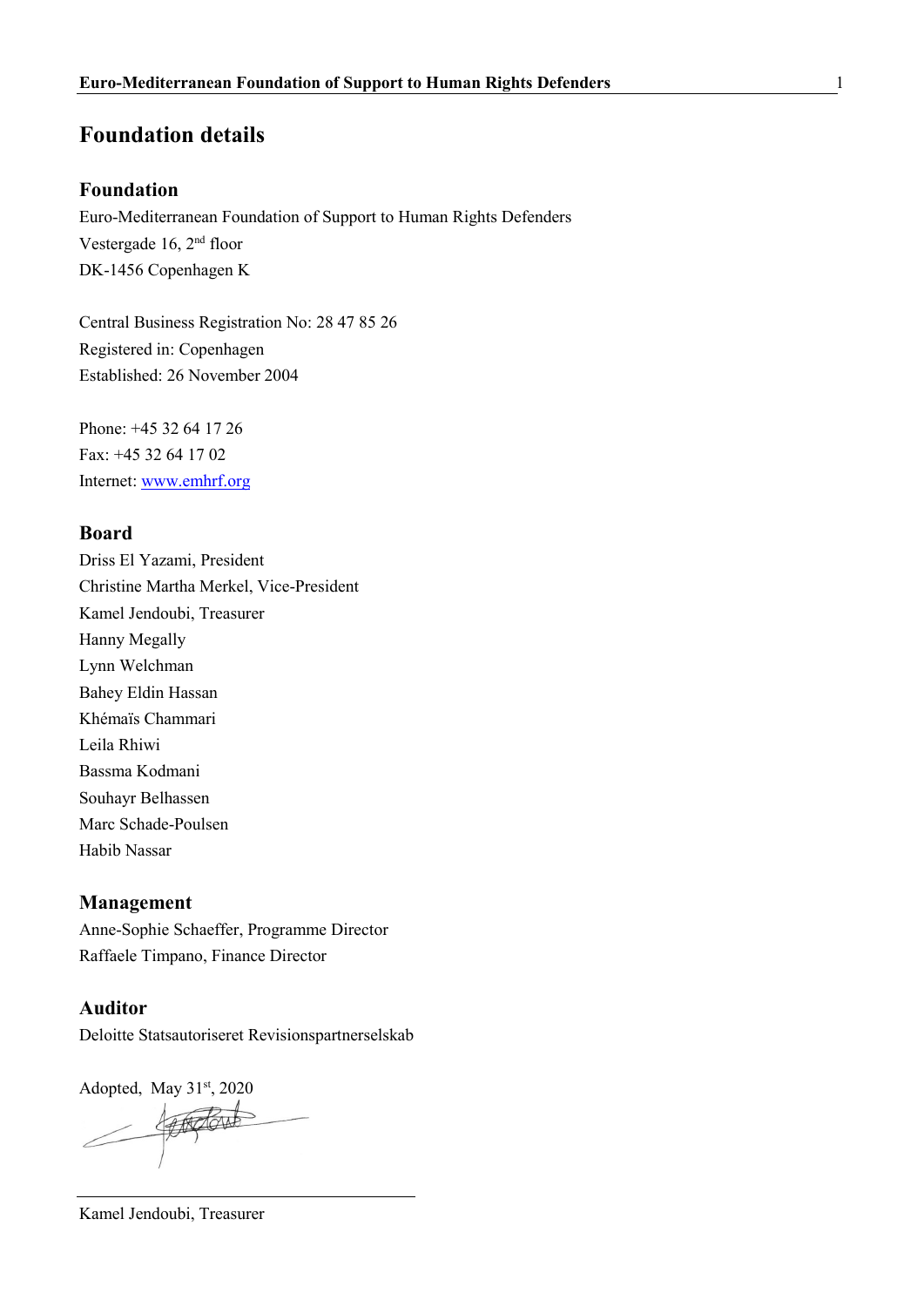# **Statement by Board and Management on the interim report**

The Board and the Management have today considered and approved the interim report of Euro-Mediterranean Foundation of Support to Human Rights Defenders for the interim period 1 January to 31 December 2019.

The interim report is presented in accordance with the Danish Act on Foundations and Associations.

In our opinion, the interim financial statements give a true and fair view of the Foundation's financial position at 31 December 2019 and of the results of its operations for the period 1 January to 31 December 2019.

We believe that the management commentary contains a fair review of the affairs and conditions referred to therein.

Copenhagen, Paris, on 31 May 2020

**Board**

 $\overline{\mathcal{A}}$  M

Habib Nassar Khémaïs Chammari Leila Rhiwi

**Management**

Eheili

Anne-Sophie Schaeffer **Raffaele Timpano** Programme Director Finance Director

llivie M pressed

Driss El Yazami Christine Martha Merkel Kamel Jendoubi President Vice-President Treasurer

Hanny Megally Lynn Welchman Bahey El Din Hassan

Max Schad Pul

Bassma Kodmani Souhayr Belhassen Marc Schade-Poulsen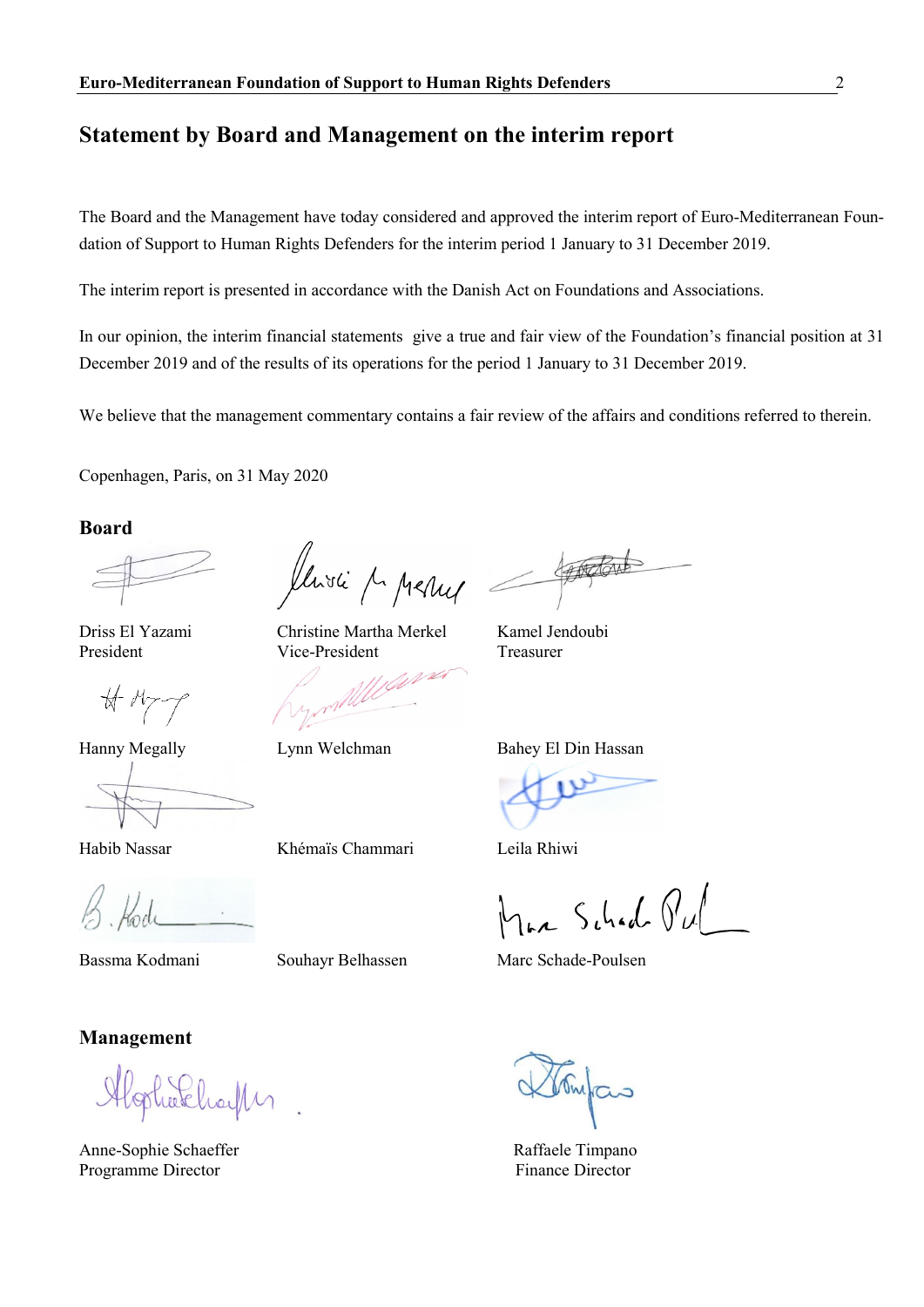# **Independent auditor's report**

# **To the Board of the Euro-Mediterranean Foundation of Support to Human Rights Defenders**

### **Opinion**

We have audited the financial statements of the Euro-Mediterranean Foundation of Support to Human Rights Defenders for the financial year 01.01.2019 - 31.12.2019, which comprise the accounting policies, income statement, balance sheet and notes. The financial statements are prepared in accordance with generally accepted accounting principles as described in the Summary of significant accounting policies.

In our opinion, the financial statements give a true and fair view of the Foundation's financial position at 31.12.2019 and of the results of its operations for the financial year 01.01.2019- 31.12.2019 in accordance with generally accepted accounting principles as described in the Summary of significant accounting policies.

#### **Basis for opinion**

We conducted our audit in accordance with International Standards on Auditing and additional requirements applicable in Denmark. Our responsibilities under those standards and requirements are further described in the *Auditor's responsibilities for the audit of the financial statements* section of this auditor's report. We are independent of the Foundation in accordance with the International Ethics Standards Board for Accountants' Code of Ethics for Professional Accountants (IESBA Code) and the additional requirements applicable in Denmark, and we have fulfilled our other ethical responsibilities in accordance with these requirements. We believe that the audit evidence we have obtained is sufficient and appropriate to provide a basis for our opinion.

#### **The Board and Management's responsibilities for the financial statements**

The Board and Management is responsible for the preparation of financial statements that give a true and fair view in accordance with generally accepted accounting principles as described in the Summary of significant accounting policies, and for such internal control as the Board and Management determines is necessary to enable the preparation of financial statements that are free from material misstatement, whether due to fraud or error.

In preparing the financial statements, the Board and Management is responsible for assessing the Foundation's ability to continue as a going concern, for disclosing, as applicable, matters related to going concern, and for using the going concern basis of accounting in preparing the financial statements unless the Board and Management either intends to liquidate the Foundation or to cease operations, or has no realistic alternative but to do so.

#### **Auditor's responsibilities for the audit of the financial statements**

Our objectives are to obtain reasonable assurance about whether the financial statements as a whole are free from material misstatement, whether due to fraud or error, and to issue an auditor's report that includes our opinion. Reasonable assurance is a high level of assurance, but is not a guarantee that an audit conducted in accordance with ISAs and the additional requirements applicable in Denmark will always detect a material misstatement when it exists. Misstatements can arise from fraud or error and are considered material if, individually or in the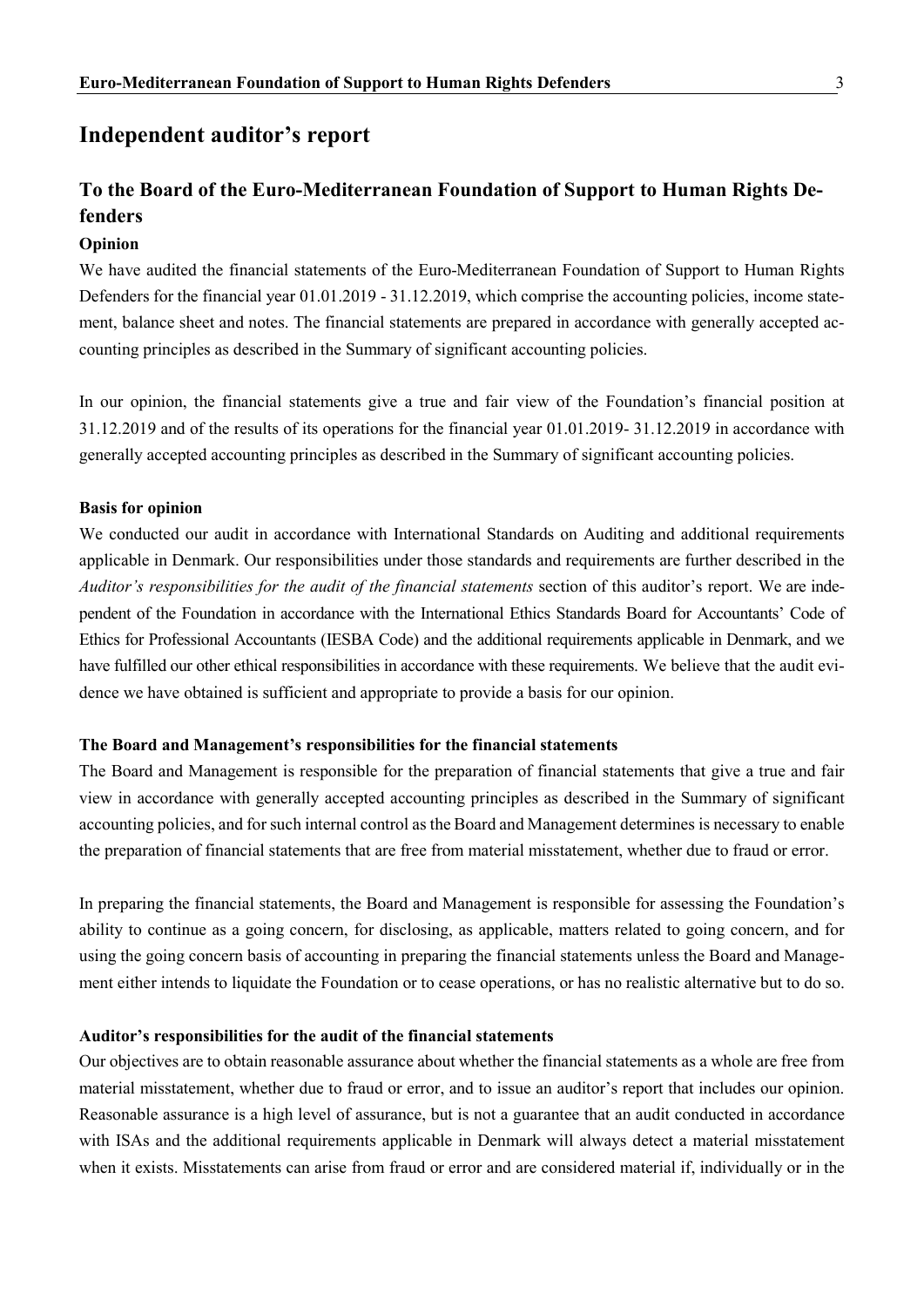aggregate, they could reasonably be expected to influence the economic decisions of users taken on the basis of these financial statements.

As part of an audit in accordance with ISAs and the additional requirements applicable in Denmark, we exercise professional judgement and maintain professional scepticism throughout the audit. We also:

- Identify and assess the risks of material misstatement of the financial statements, whether due to fraud or error, design and perform audit procedures responsive to those risks, and obtain audit evidence that is sufficient and appropriate to provide a basis for our opinion. The risk of not detecting a material misstatement resulting from fraud is higher than for one resulting from error as fraud may involve collusion, forgery, intentional omissions, misrepresentations, or the override of internal control.
- Obtain an understanding of internal control relevant to the audit in order to design audit procedures that are appropriate in the circumstances, but not for the purpose of expressing an opinion on the effectiveness of the Foundation's internal control.
- Evaluate the appropriateness of accounting policies used and the reasonableness of accounting estimates and related disclosures made by the Board and Management.
- Conclude on the appropriateness of the Board and Management's use of the going concern basis of accounting in preparing the financial statements and, based on the audit evidence obtained, whether a material uncertainty exists related to events and conditions that may cast significant doubt on the Foundation's ability to continue as a going concern. If we conclude that a material uncertainty exists, we are required to draw attention in our auditor's report to the related disclosures in the financial statements or, if such disclosures are inadequate, to modify our opinion. Our conclusions are based on the audit evidence obtained up to the date of our auditor's report. However, future events or conditions may cause the Foundation to cease to continue as a going concern.
- Evaluate the overall presentation, structure and contents of the financial statements, including the disclosures in the notes, and whether the financial statements represent the underlying transactions and events in a manner that gives a true and fair view.

We communicate with those charged with governance regarding, among other matters, the planned scope and timing of the audit and significant audit findings, including any significant deficiencies in internal control that we identify during our audit.

#### **Statement on the Board and Management commentary**

The Board and management are responsible for the Board and Management commentary.

Our opinion on the financial statements does not cover the Board and Management commentary, and we do not express any form of assurance conclusion thereon.

In connection with our audit of the financial statements, our responsibility is to read the Board and Management commentary and, in doing so, consider whether the Board and Management commentary is materially consistent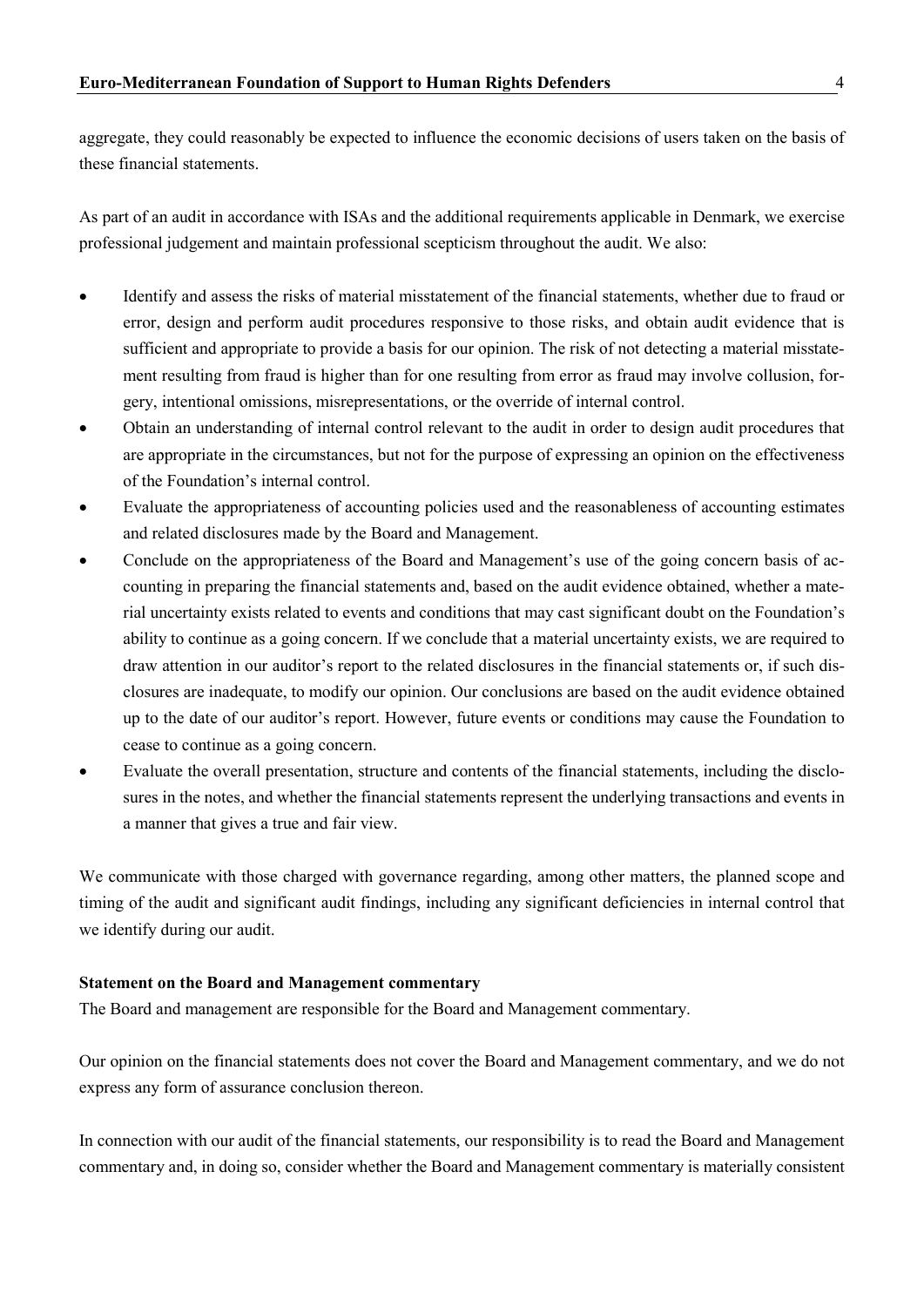with the financial statements or our knowledge obtained in the audit or otherwise appears to be materially misstated.

Moreover, it is our responsibility to consider whether the Board and Management commentary provide the information required under generally accepted accounting principles.

Based on the work we have performed, we conclude that the Board and Management commentary is in accordance with the financial statements and has been prepared in accordance with generally accepted accounting principles. We did not identify any material misstatement in the Board and Management commentary.

Copenhagen, 31-05-2020

## **Deloitte**

Statsautoriseret Revisionspartnerselskab Business Registration No 33 96 35 56

rum

Mogens Michael Henriksen State-Authorised Public Accountant Identification number (MNE) mne23309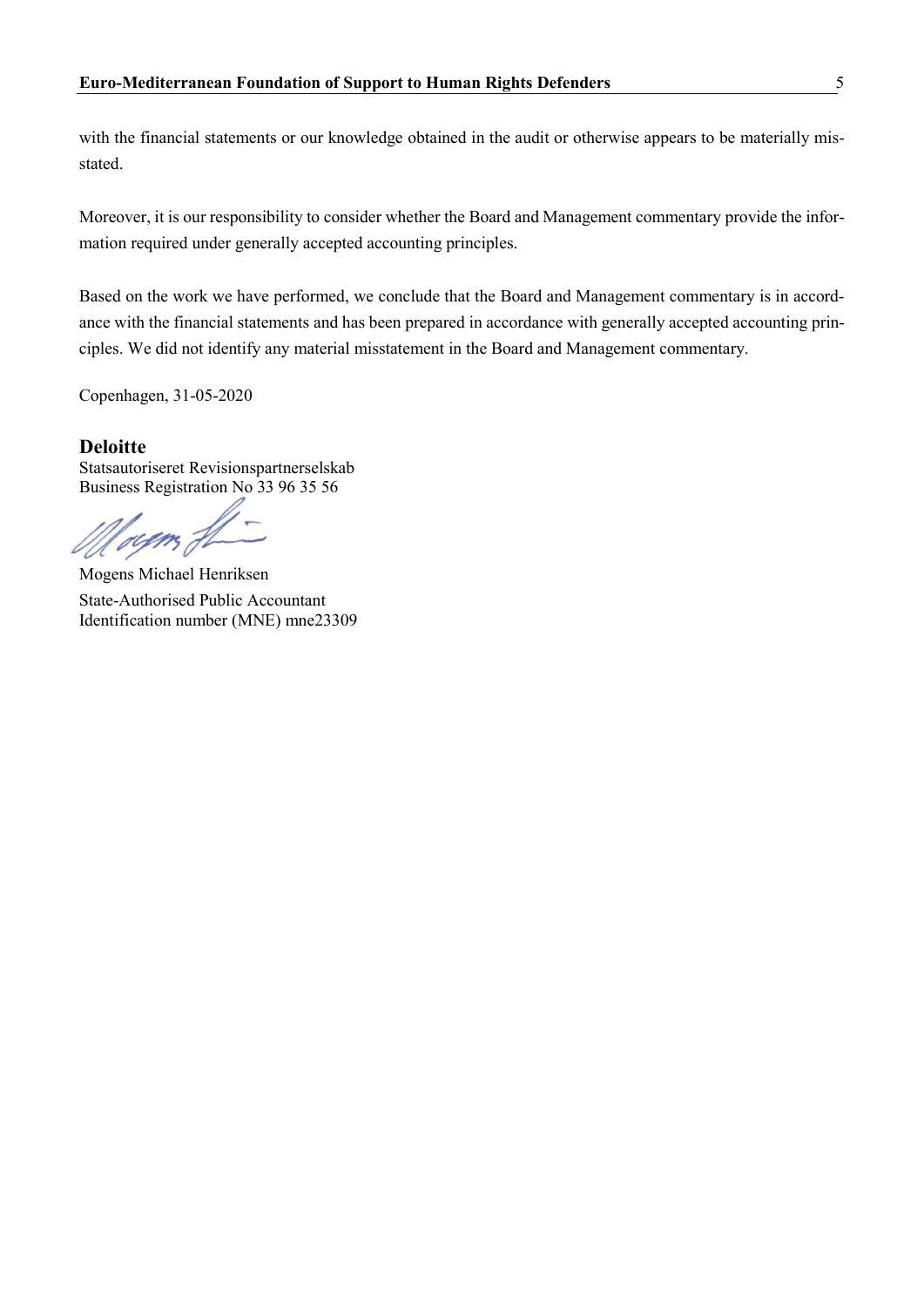# **Board and Management commentary**

In the Board and Management's opinion, all information material to the assessment of the Foundation's financial position, the results for the year and the financial development is disclosed in the financial statements and in this report.

After the balance sheet date, no significant events have occurred which are considered to have a material effect on the assessment of the financial statements.

# **Main activity**

The Foundation aims at supporting human rights organisations and defenders in the Euro-Mediterranean region.

The Foundation is established as a legal independent entity in Denmark and the Board, the highest authority of the Foundation, consists of an equal number of EU and non-EU-resident members who fulfil their functions on a voluntary basis.

For further description of the activities, we refer to the "Annual Activity Report" which is published on the website [\(http://emhrf.org/\)](http://emhrf.org/) or can be obtained at the office in Copenhagen.

## **The financial development and activities during 2019**

The activities of the Foundation proceeded well and increased by 6% in 2019, compared to 2018. Activities and services in support of human rights defenders (HRDs) accounted for 75% of the Foundation's overall budget whereas administrative and staff expenditure was capped at 25%. The result for the year amounts to EUR 0.

# **The expected development**

For the financial year 2020, the Board and Management expect activities, notably the emergency support to HRDs, to slightly increase as per decision taken at the Board meeting in November 2019. The income statement is expected to show a profit of approx. EUR 0.

During the year 2019 the Foundation has signed new contracts with the

- French Ministry for Europe and Foreign Affairs, for the years 2019-20; with the
- National Endowment for Democracy, for the years 2019-20; with the
- Open Society Foundations for the years 2020-21;
- European Commission (2 new contracts: one for the years 2019-21, and one for the years 2019-22).

In 2019 the Foundation received "Core support" from the Swedish International Development Cooperation Agency (SIDA), the Sigrid Rausing Trust and the Open Society Foundations.

It also received "Project support" from: the Swiss Agency for Development and Cooperation (SDC), the Danish Ministry of Foreign Affairs (DAPP) within the framework of the Human Rights and Dialogue Consortium; the European Commission within the framework of the EU HRDs Mechanism (for the period 2018-19).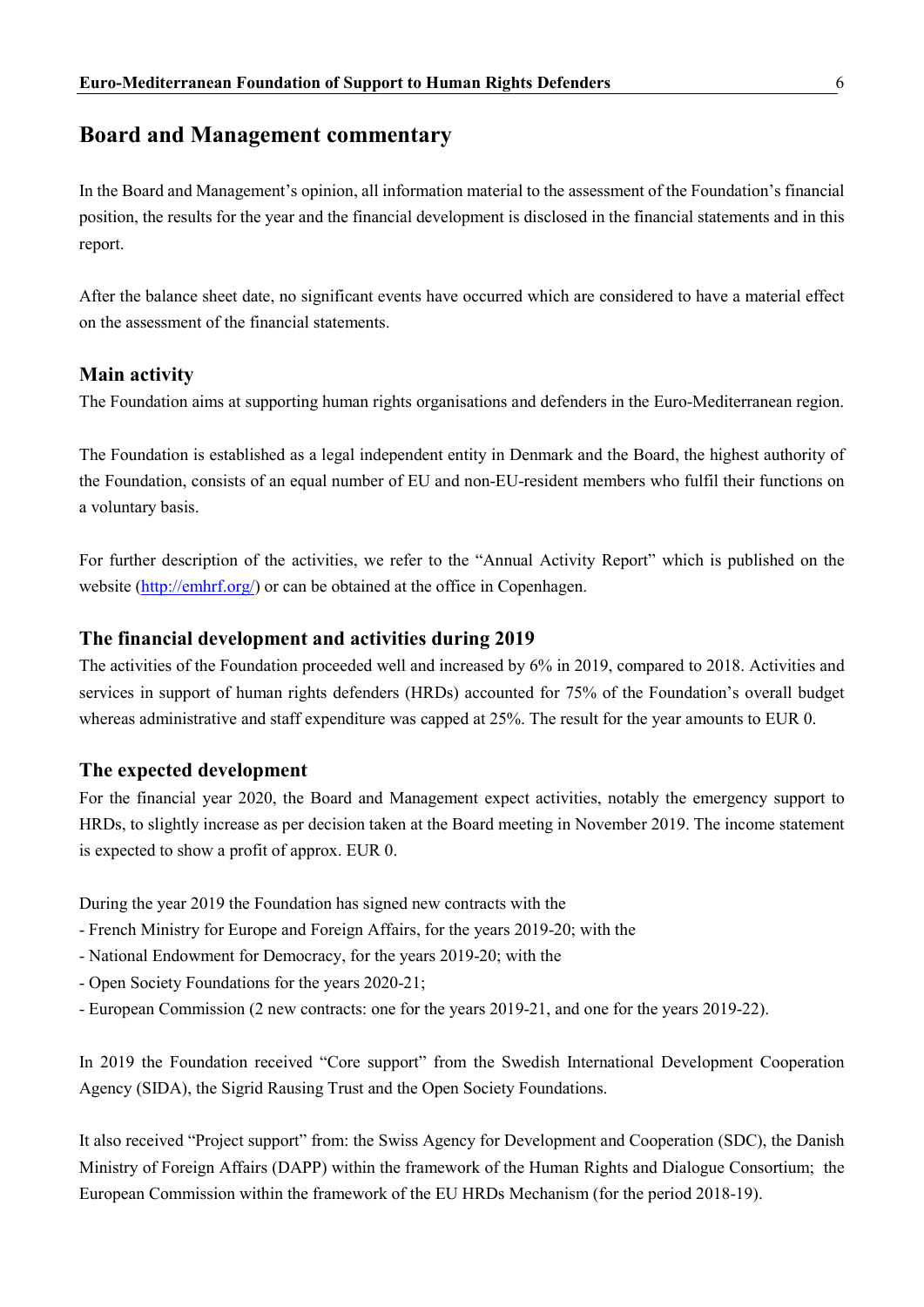Some activities in 2020 will presumably be conditioned by the breakout of COVID-19, which has not spared the geographical areas where the Foundation operates. Nonetheless, the Board has decided to maintain its core activity and subgranting available to civil society actors, including emergency grants to the most affected and vulnerable HRDs and NGOs, while adapting its operations and implementing alternatives to physical meetings to maintain the highest level of cohesion, reactivity and coordination.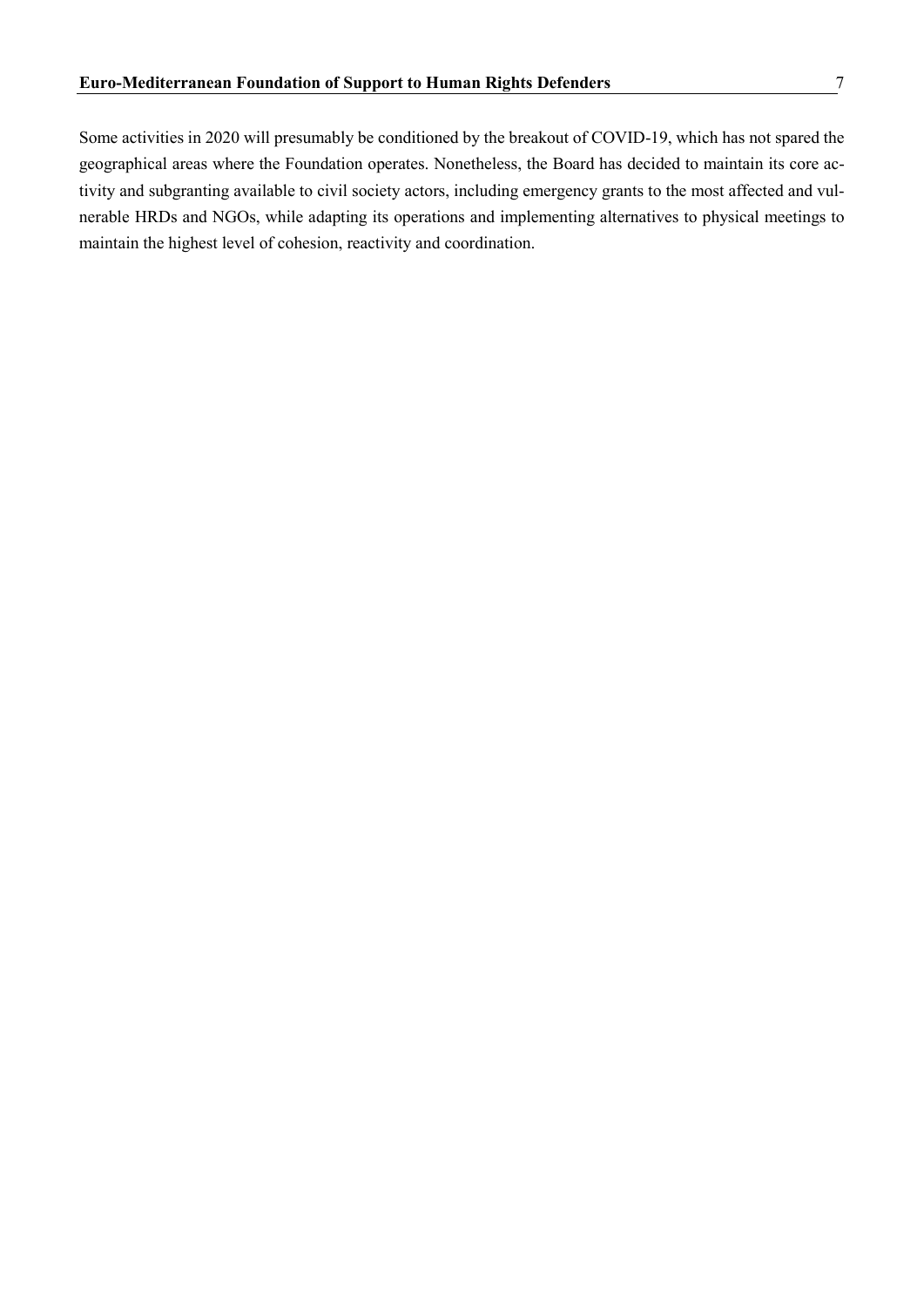# **Accounting policies**

## **Basis of preparation**

This annual report has been prepared in accordance with the Danish accounting legislation, generally accepted Danish accounting principles and the provisions of the Danish Act on Foundations and Associations.

The accounting policy is unchanged compared to the previous year and done in accordance with a financial manual that was approved by the Treasurer on October 27, 2017.

The annual report is presented in EUR. The Foundation has used the following rate when converting Swedish kroner (SEK) into euros (EUR):

Rate used DKK -  $EUR = 7.45$ Rate used SEK -  $EUR = 10.46$ 

Expenditures in other currencies are converted at the Infoeuro monthly exchange rate.

## **Recognition and measurement**

Assets are recognized in the balance sheet when it is probable as a result of a prior event that future economic benefits will flow to the Foundation and the value of the asset can be measured reliably.

Liabilities are recognized in the balance sheet when the Foundation has a legal or constructive obligation as a result of a prior event and it is probable that future economic benefits will flow out of the Foundation and the value of the liability can be measured reliably.

Income is recognized in the income statement when earned, whereas costs are recognized by the amounts attributable to this interim period.

## **Income statement**

#### **Operating income**

Subsidies from Donors are accrued in proportion to the costs incurred during the year. Income is recognized as subsidies are accrued and used for proper purpose.

#### **Staff costs**

Staff costs comprise salaries and wages as well as social security contributions, pension contributions, and other possible benefits for the Foundation's employees.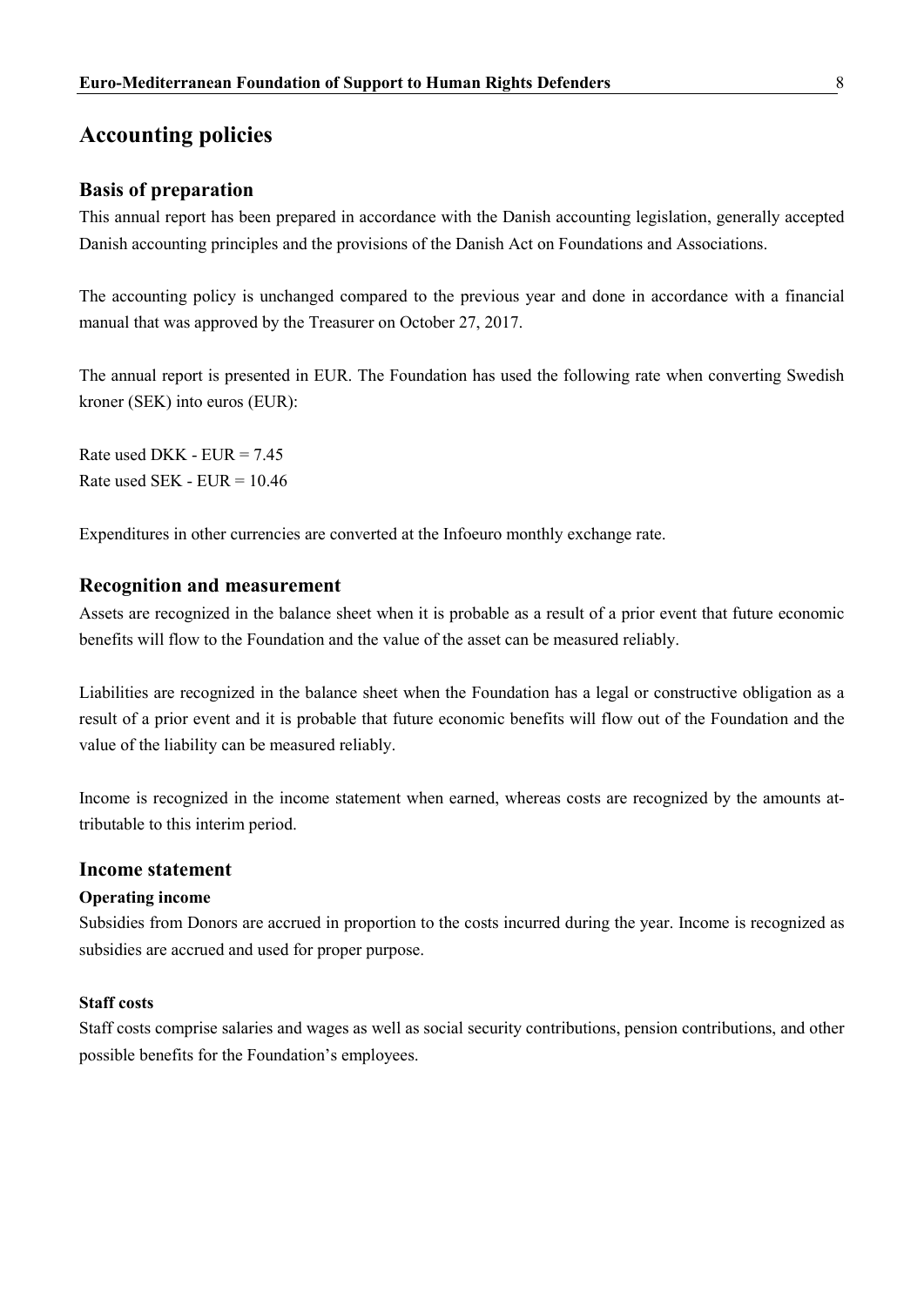# **Accounting policies**

#### **Activities in Support of HRDs**

Expenditure of Activities in Support of HRDs comprises:

- Emergency grants and Strategic grants to human rights defenders and organizations, including related costs
- Coaching and seminars activities for human rights defenders and organizations.

Grants´costs are recognized when the grant is approved by the Board of the Foundation either through electronic consultations or at Board's meetings. In case of partial or total cancellation of grants approved in previous years, the amount cancelled is reported in deduction of the grants of the year, under the heading: *Cancelled obligations strategic support to HRDs.*

#### **Other expenses related to the activities**

Other expenses related to the activities include expenses for membership fees, translations, etc.

#### **Administration expenses**

Administration expenses include expenses relating to the Foundation's ordinary activities, including expenses for rental of premises, stationary and office supplies, IT support, audit fees, etc.

#### **Financial income**

Financial income comprises interest income and net capital gains on foreign currency transactions.

#### **Financial expenses**

Financial expenses comprise interest expenses, bank fees and net capital losses on foreign currency transactions.

#### **Income tax**

Tax for the period, consisting of current tax for the period, is recognized in the income statement by the portion attributable to the taxable profit for the period.

### **Balance sheet**

#### **Debtors**

This item includes receivables for salary advances, taxes and contributions advanced and to be refunded, as well as prepaid costs for projects not yet reimbursed by donors.

Receivables are measured at amortized cost, usually equaling nominal value less write-downs for bad and doubtful debts.

#### **Cash**

Cash comprises bank deposits and cash in hand.

#### **Provisions**

Provisions comprise reserves for future payments of grants.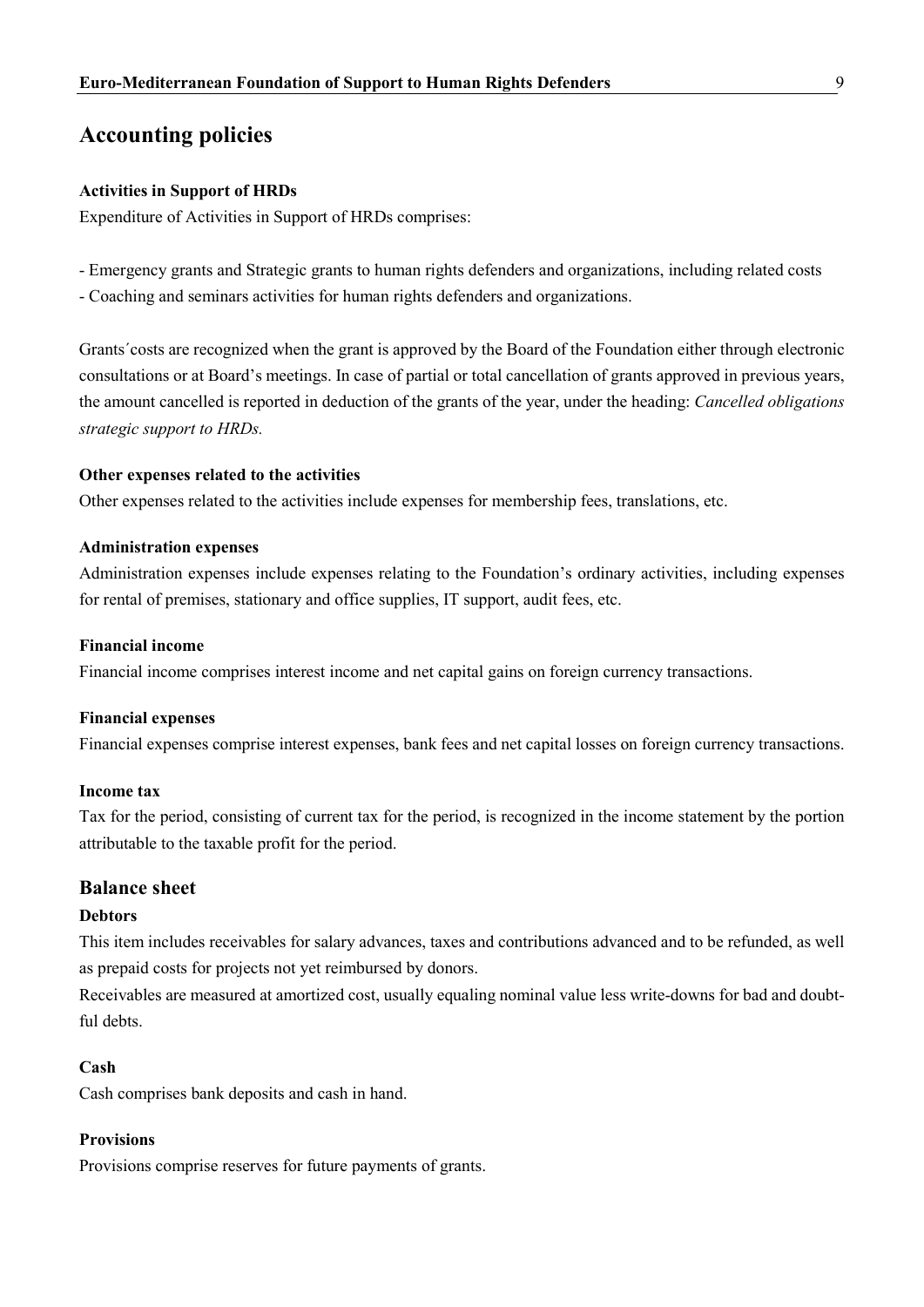### **Obligations to grantees**

Obligations to grantees do not comprise settlement amounts at the balance sheet date regarding grants not yet paid but approved by the Board.

## **Prepaid subsidies**

This item includes the instalments received from donors not yet spent but committed anyway to the projects.

## **Other liabilities**

This item report the balance related to other liabilities of the Foundation such as: Suppliers, Holiday provisions, due taxes and contributions etc.

They are measured at amortized cost, which usually corresponds to nominal value.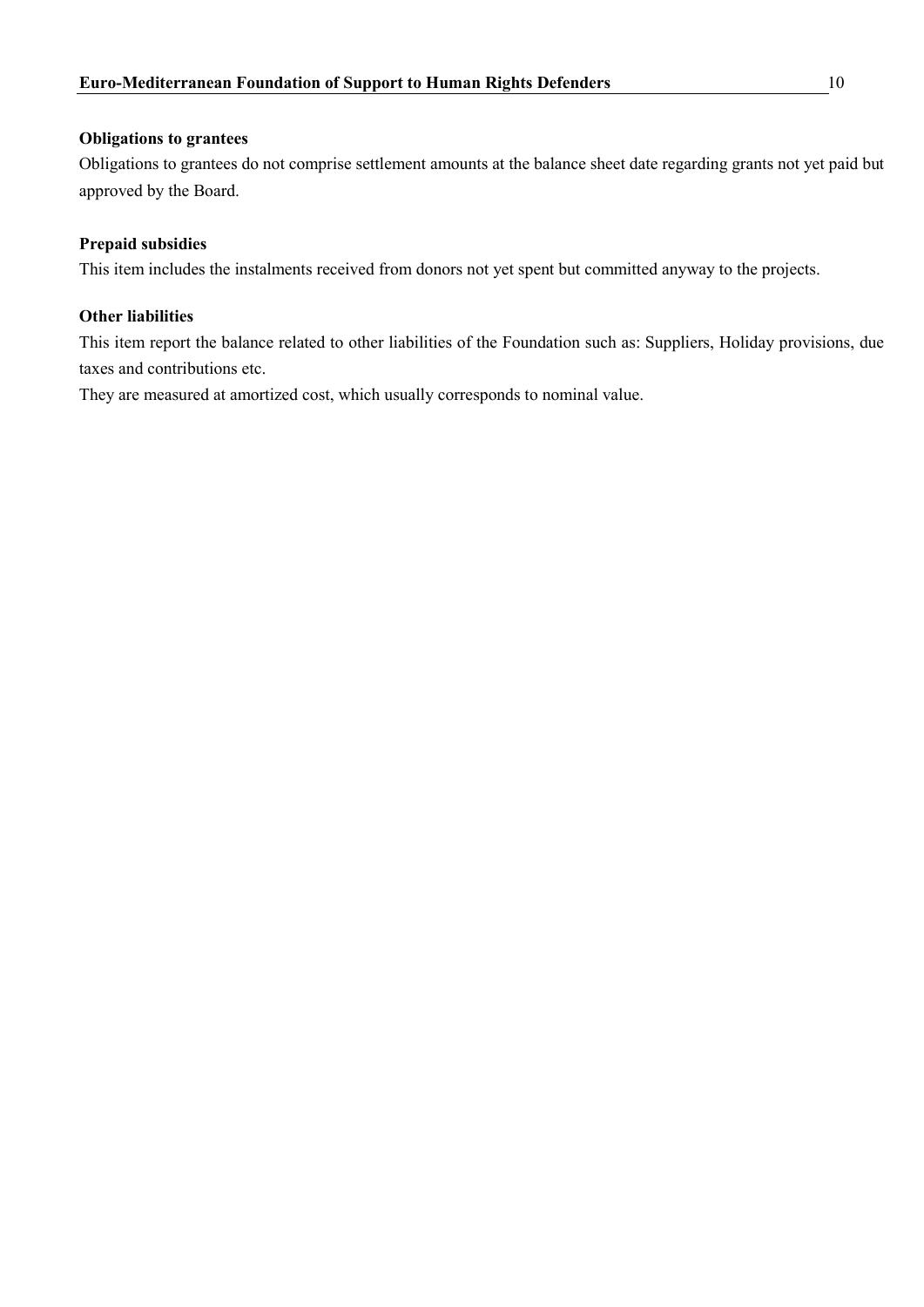# **Income statement for 2019**

|                                                                  | <b>Notes</b> | 2019<br><b>EUR</b> | 2018<br><b>EUR</b> |
|------------------------------------------------------------------|--------------|--------------------|--------------------|
| Subsidies taken to income                                        | $\mathbf{1}$ | 2,667,301          | 2,512,567          |
| Support granted from provisions                                  | 6            | 5,000              | 5,000              |
| <b>Total operating income</b>                                    |              | 2,672,301          | 2,517,567          |
| <b>Salaries</b>                                                  |              |                    |                    |
| Programme Director                                               |              | 102,913            | 78,865             |
| Regional Coordinator Mashreq                                     |              | 71,104             | 84,157             |
| Regional Coordinator Mashreq                                     |              | 49,545             | 10,000             |
| Regional Coordinator Mashreq                                     |              | 52,924             | 60,267             |
| Regional Consultant Maghreb                                      |              | 29,219             | 27,827             |
| Regional Coordinator Maghreb                                     |              | 18,818             | 17,371             |
| Regional Coordinator Maghreb                                     |              | 16,151             | 11,115             |
| <b>Administration and Finances Director</b>                      |              | 42,924             | 91,175             |
| Administration and Finances Officer                              |              | 76,234             | 57,399             |
| Grants Administrator                                             |              | 35,953             | $\theta$           |
| Interns and students                                             |              | 6,525              | 10,456             |
| In-house accountant / External consultant                        |              | 28,534             | 553                |
| Social charges                                                   |              | $\boldsymbol{0}$   | 2,554              |
| <b>Total salaries</b>                                            |              | 530,843            | 451,739            |
| <b>Activities in Support of Human Rights Defenders</b><br>(HRDs) |              |                    |                    |
| Emergency support to HRDs                                        |              | 254,816            | 323,963            |
| Strategic support to HRDs                                        |              | 1,527,601          | 1,476,170          |
| Cancelled obligations strategic support to HRDs                  |              | $-29,439$          | $-42,591$          |
| Financial costs related to grant giving                          |              | 10,482             | 7,254              |
| Follow-up on support to HRDs (incl. visits)                      |              | 8,978              | 11,914             |
| Board meetings                                                   |              | 63,331             | 52,286             |
| Tailored coaching exiled NGOs                                    |              | 46,171             | $\boldsymbol{0}$   |
| Tailored coaching local NGOs                                     |              | 28,128             | $\boldsymbol{0}$   |
| Discussion seminars                                              |              | 43,336             | $\boldsymbol{0}$   |
| Meeting with partners (incl. fundraising)                        |              | 5,098              | 14,875             |
| Consultation of the Council of Representatives                   |              | $\bf{0}$           | 27,527             |
| <b>Total activities in support of HRDs</b>                       |              | 1,958,503          | 1,871,398          |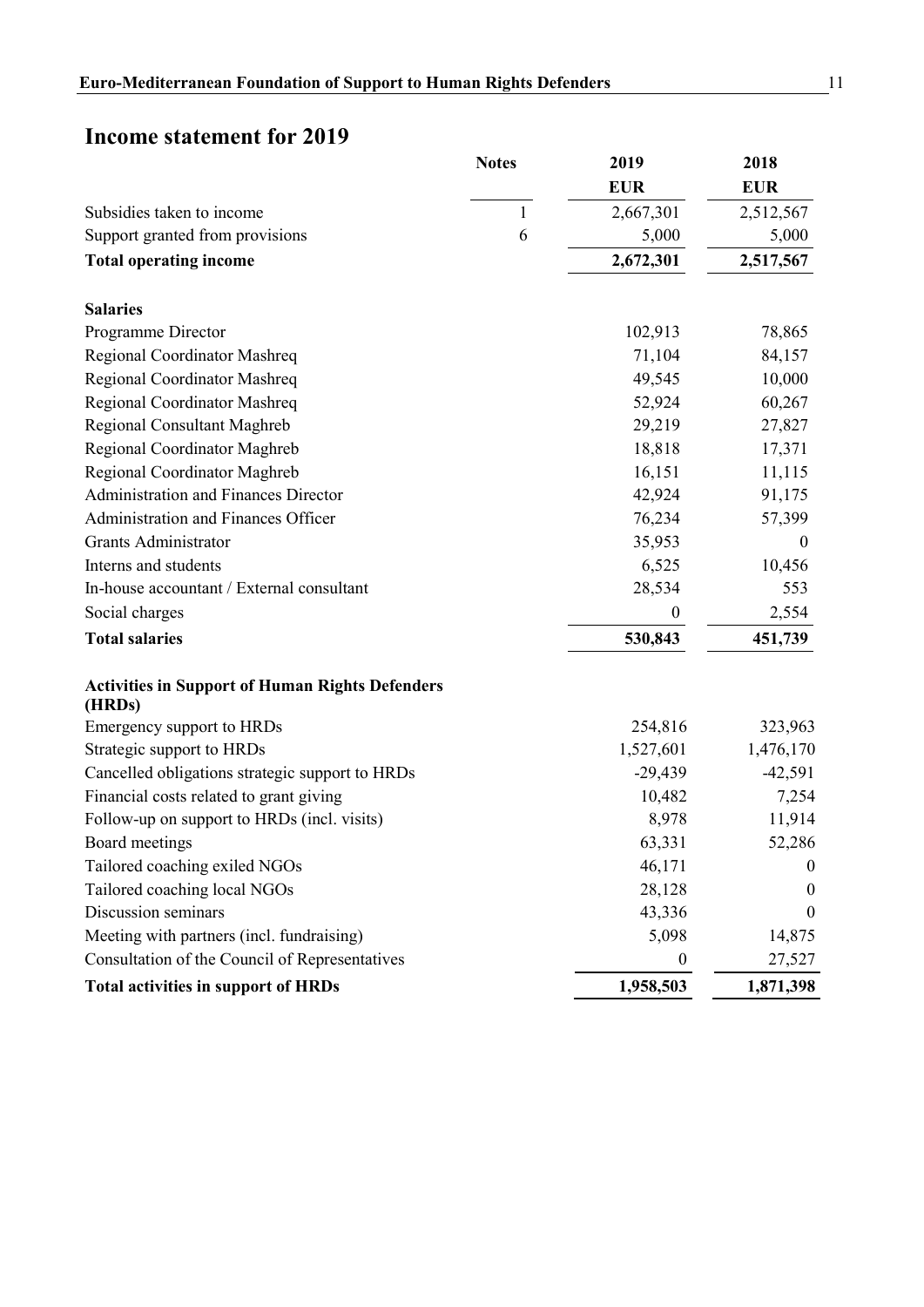|                                                   |                | 2019             | 2018             |
|---------------------------------------------------|----------------|------------------|------------------|
|                                                   |                | <b>EUR</b>       | <b>EUR</b>       |
| Other Expenses/Services related to the activities |                |                  |                  |
| Membership fees and dues to Foundation's networks |                | 5,435            | 10,358           |
| Temporary consultations/Researchers contributions |                | 4,392            | 19,660           |
| Translations                                      |                | 34,242           | 25,331           |
| Other expenses/services related to activities     |                | 6,945            | $\overline{0}$   |
| Information, publication (incl. website)          |                | 537              | 2,080            |
| <b>Total other expenses/services</b>              |                | 51,551           | 57,429           |
| Administration                                    |                |                  |                  |
| Audit                                             |                | 24,567           | 19,498           |
| Maintenance of a secure forum and website         |                | 5,037            | 4,278            |
| IT support                                        |                | 19,077           | 23,855           |
| Rent                                              |                | 36,981           | 49,376           |
| Office expenses and stationary                    |                | 18,256           | 9,790            |
| Bank fees related to administration and salaries  |                | 2,130            | 4,792            |
| Others                                            |                | 25,355           | 25,416           |
| <b>Total administration</b>                       |                | 131,403          | 137,005          |
| <b>Total operating Expenses</b>                   |                | 2,672,301        | 2,517,571        |
| Profit before financial items                     |                | $\bf{0}$         | $-4$             |
| Financial income                                  | $\overline{2}$ | $\boldsymbol{0}$ | $\overline{4}$   |
| <b>Operating profit</b>                           |                | $\bf{0}$         | $\bf{0}$         |
| <b>Financial year Result</b>                      |                | $\boldsymbol{0}$ | $\boldsymbol{0}$ |
| Proposed distribution of profit                   |                |                  |                  |
| Distributable capital                             |                | 0                | $\bf{0}$         |
|                                                   |                | $\bf{0}$         | $\bf{0}$         |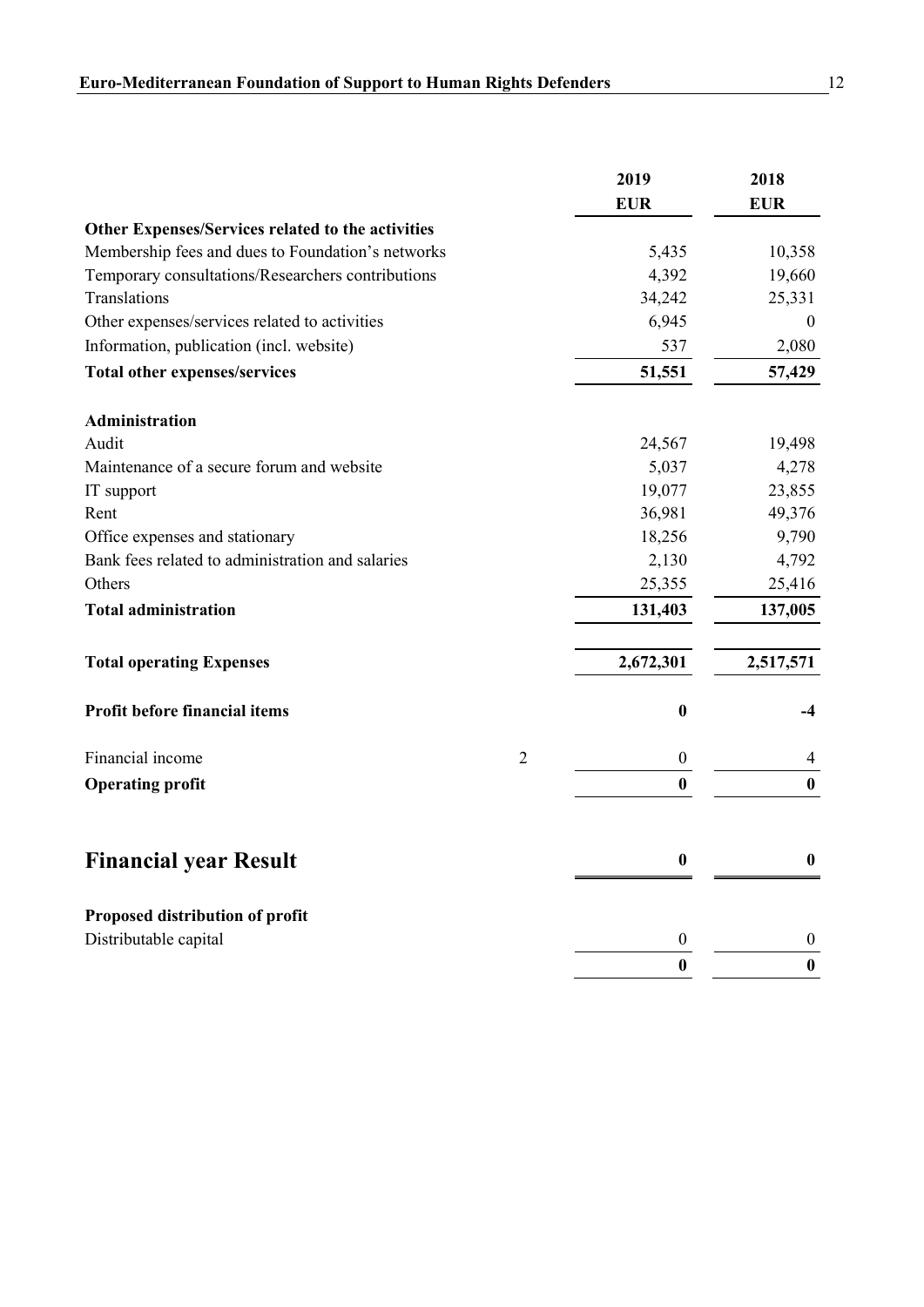# **Balance sheet at 31 December 2019**

|                             | <b>Notes</b>   | 2019<br><b>EUR</b> | 2018<br><b>EUR</b> |
|-----------------------------|----------------|--------------------|--------------------|
| Cash at bank, basic capital | 3              | 41,232             | 41,313             |
| <b>Restricted assets</b>    |                | 41,232             | 41,313             |
| Debtors                     | $\overline{4}$ | 103,470            | 265,541            |
| Cash at bank and in hand    | 3              | 2,444,534          | 1,998,723          |
| <b>Available assets</b>     |                | 2,548,005          | 2,264,264          |
| <b>Assets</b>               |                | 2,589,237          | 2,305,578          |

|                                        | <b>Notes</b> | 2019<br><b>EUR</b> | 2018<br><b>EUR</b> |
|----------------------------------------|--------------|--------------------|--------------------|
| Basic capital                          | 5            | 41,313             | 41,313             |
| Distributable capital                  | 5            | 14,657             | 14,140             |
| <b>Equity</b>                          |              | 55,970             | 55,453             |
| Provisions for grant support allocated | 6            | $\boldsymbol{0}$   | 5,000              |
| <b>Provisions</b>                      |              | $\boldsymbol{0}$   | 5,000              |
| Long Term Holiday provision            |              | 8,266              | $\boldsymbol{0}$   |
| <b>Long Term Liabilities</b>           |              | 8,266              | $\bf{0}$           |
| Obligations to grantees                |              | 1,018,390          | 772,280            |
| Prepaid Subsidies                      | 7            | 1,433,795          | 1,339,896          |
| Other liabilities                      | 8            | 72,816             | 132,949            |
| <b>Current liabilities</b>             |              | 2,525,001          | 2,245,124          |
| <b>Total liabilities</b>               |              | 2,533,267          | 2,245,124          |
| <b>Equity and liabilities</b>          |              | 2,589,237          | 2,305,578          |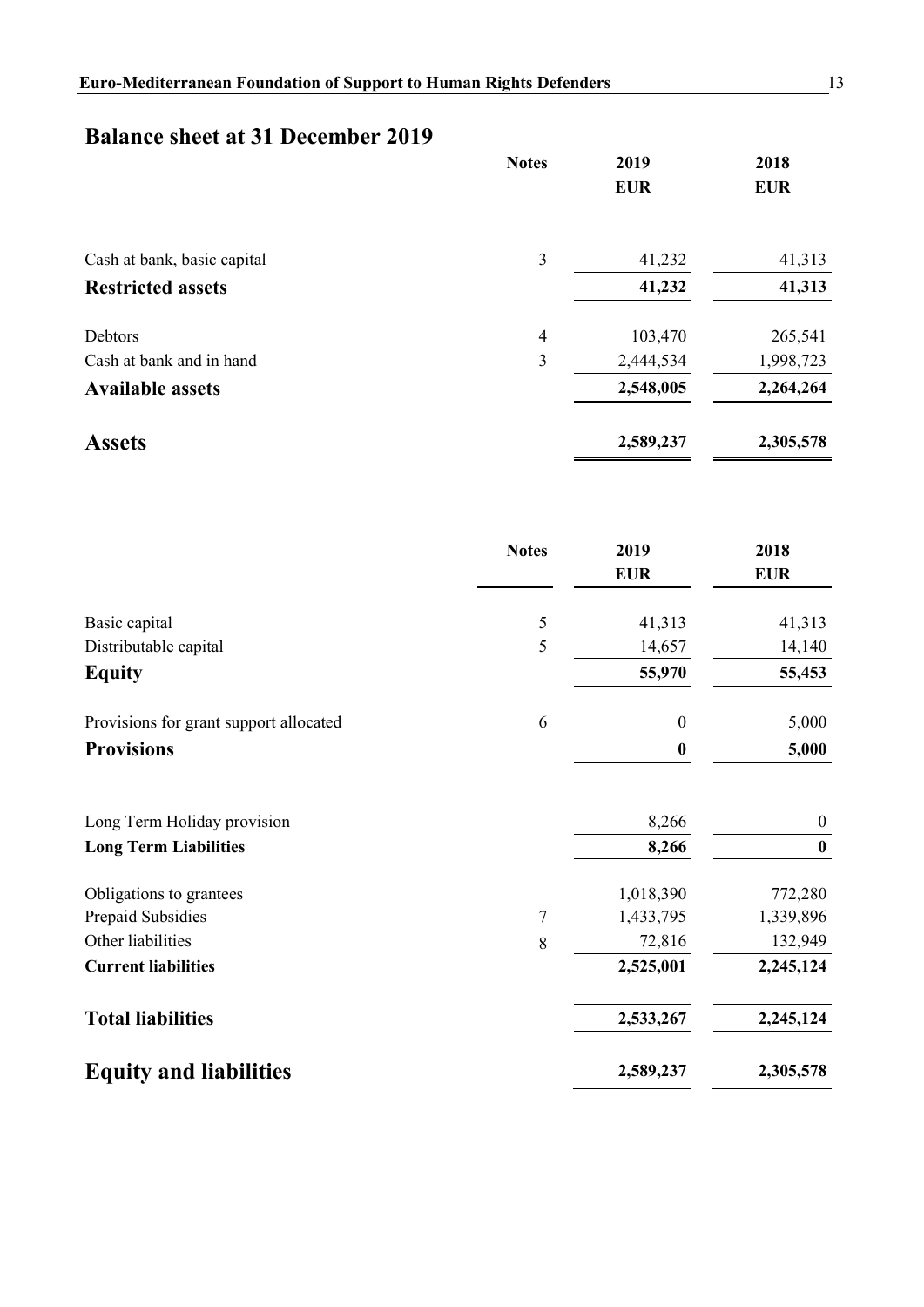|                                                                   | 2019<br><b>EUR</b> | 2018<br><b>EUR</b> |
|-------------------------------------------------------------------|--------------------|--------------------|
|                                                                   |                    |                    |
| 1. Subsidies taken to income                                      |                    |                    |
| Swedish International Development Cooperation Agency (SIDA)       | 765,293            | 406,463            |
| Swiss Agency for Development and Cooperation (SDC)                | 678,377            | 365,958            |
| Danish Ministry of Foreign Affairs (DAPP-HRDC)                    | 316,984            | 394,694            |
| <b>Sigrid Rausing Trust (SRT)</b>                                 | 54,882             | 222,124            |
| European Commission, Egypt                                        | 171,476            | 164,548            |
| European Commission, Syria                                        | $\Omega$           | 20,692             |
| European Commission, Libya                                        | $\mathbf{0}$       | 132,618            |
| European Commission, EU HRDs Mechanism (2018-19)                  | 138,475            | 223,359            |
| European Commission, EU HRDs Mechanism (2019-22)                  | 84,229             | $\theta$           |
| United Nations Interregional Crime and Justice Research Institute | $\boldsymbol{0}$   | 166,687            |
| Open Society Foundations (OSF)                                    | 167,022            | 255,035            |
| Open Society Foundations (PTS)                                    | 200,316            | 75,119             |
| Rockefeller Brothers Fund (RBF)                                   | $\theta$           | 40,813             |
| National Endowment for Democracy (NED)                            | 52,499             | 44,457             |
| French Ministry for Europe and Foreign Affairs - Syria            | 77,708             | $\theta$           |
| Subsidies reimbursement                                           | (39,960)           | $\boldsymbol{0}$   |
|                                                                   | 2,667,301          | 2,512,567          |

|                                          | 2019<br><b>EUR</b> | 2018<br><b>EUR</b> |
|------------------------------------------|--------------------|--------------------|
| 2. Financial income                      |                    |                    |
| Interest income, banks                   | $\boldsymbol{0}$   | 4                  |
| <b>Total financial income</b>            | $\boldsymbol{0}$   | 4                  |
|                                          | 2019<br><b>EUR</b> | 2018<br><b>EUR</b> |
| 3. Cash at bank and in hand (restricted) |                    |                    |
| Jyske Bank A/S 8751 118812-6 (DKK)       | 41,232             | 41,313             |
|                                          | 41,232             | 41,313             |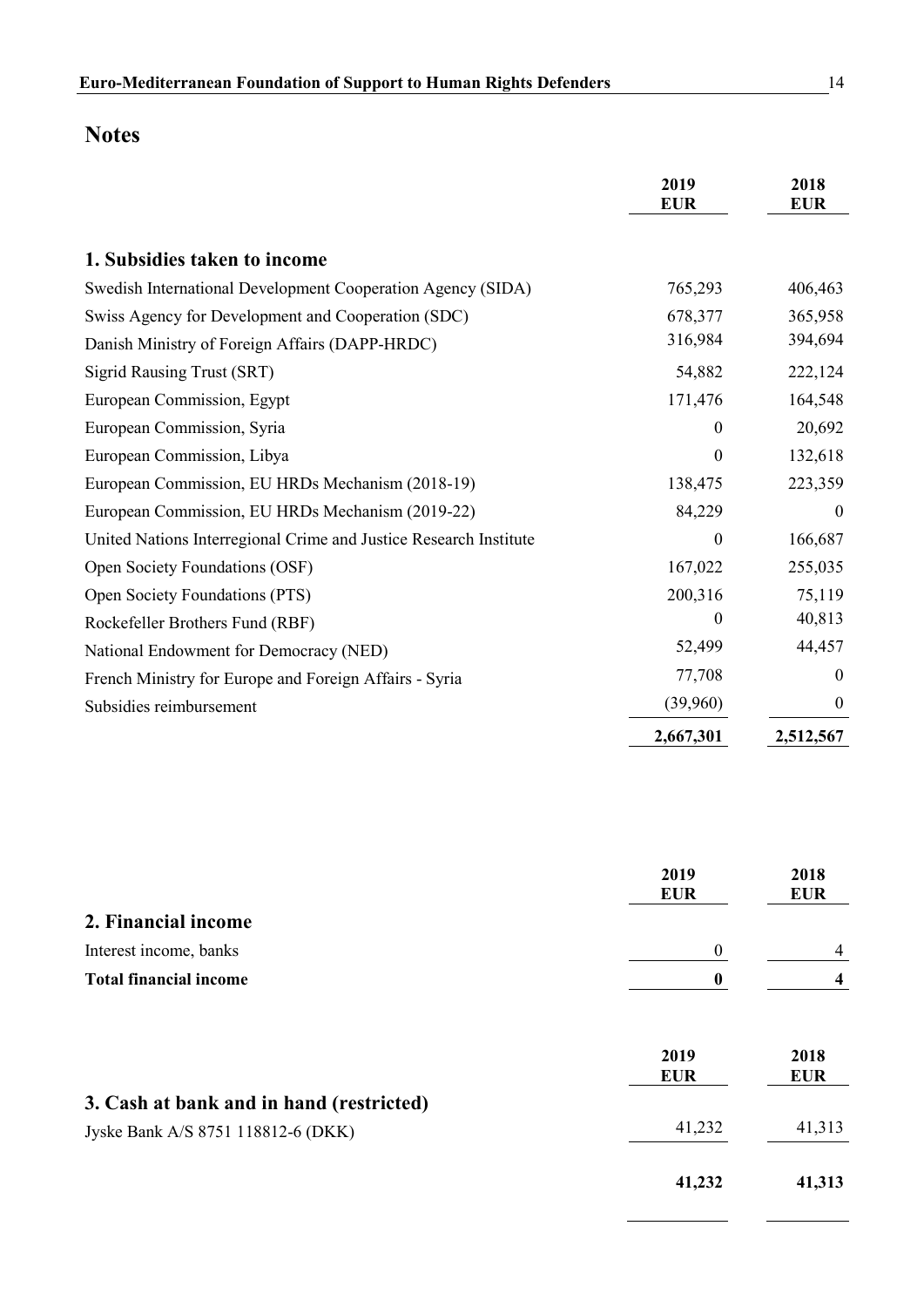| 3. Cash at bank and in hand (available) | 2019<br><b>EUR</b> | 2018<br><b>EUR</b> |
|-----------------------------------------|--------------------|--------------------|
| Jyske Bank A/S 7851 118883-7 (DKK)      | 363,377            | 391,144            |
| Jyske Bank A/S 7851 120070-7 (EUR)      | 1,483,303          | 1,234,336          |
| Jyske Bank A/S 5078 102123-8 (EUR)      | 32                 | 105                |
| Jyske Bank A/S 5078 103416-5 (EUR)      | 257,645            | 258,210            |
| Jyske Bank A/S 5078 105732-3 (EUR)      | 245,386            | 124                |
| Jyske Bank A/S 5078 110139-4 (EUR)      | 49,05              | $\boldsymbol{0}$   |
| Jyske Bank A/S 5078 122150-5 (DKK)      | 41                 | 41                 |
| Jyske Bank A/S 5078 116990-4 (DKK)      | $\boldsymbol{0}$   | $\boldsymbol{0}$   |
| Jyske Bank A/S 5078 123061-5 (DKK)      | 46,264             | 32,532             |
| Paris Bank EUR 41020034974              | 10,146             | 62,212             |
| PFS e-Wallet                            | 34,653             | 17,434             |
| Petty cash                              | 3,640              | 2,585              |
|                                         | 2,444,534          | 1,998,723          |

|                                                                   | 2019<br><b>EUR</b> | 2018<br><b>EUR</b> |
|-------------------------------------------------------------------|--------------------|--------------------|
| 4. Debtors                                                        |                    |                    |
| European Commission, Egypt                                        | $\boldsymbol{0}$   | 55,853             |
| European Commission, Syria                                        | 0                  | 594                |
| European Commission, Libya                                        | 13,621             | 13,621             |
| European Commission, EU HRDs Mecha-<br>nism                       | $\theta$           | 103,851            |
| Danish Ministry of Foreign Affairs                                | 69,334             | 57,984             |
| United Nations Interregional Crime and Justice Research Institute | 0                  | 27,209             |
| National Endowment for Democracy                                  | 6,232              | 621                |
| Year-end debtors                                                  | 0                  | 5,808              |
| Others                                                            | 14,283             | $\theta$           |
|                                                                   | 103,470            | 265,541            |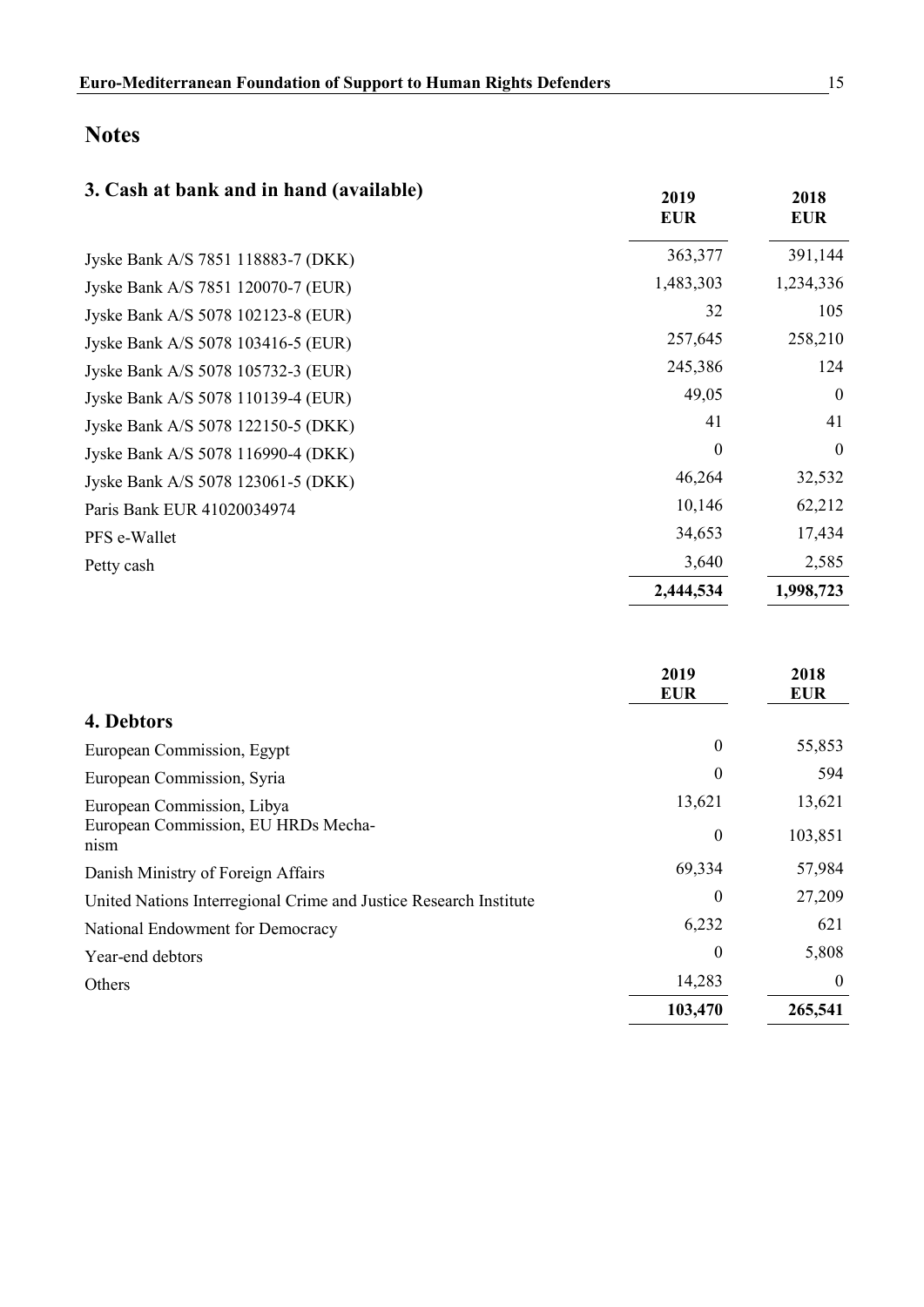| 5. Equity<br>The movements in equity are specified<br>as follows: |
|-------------------------------------------------------------------|
| $E_{\text{unit}}$ of 1 Lempson $2010$                             |

|                                                                | <b>EUR</b> | <b>EUR</b>         | <b>EUR</b>         |
|----------------------------------------------------------------|------------|--------------------|--------------------|
| Equity at 1 January 2019                                       | 41,313     | 14,657             | 55,970             |
| <b>Equity at 31 December 2019</b>                              | 41,313     | 14,657             | 55,970             |
|                                                                |            | 2019<br><b>EUR</b> | 2018<br><b>EUR</b> |
| 6. Provisions for grant support<br>allocated                   |            |                    |                    |
| Provisions at 1 January 2019                                   |            | 5,000              | 10,000             |
| Support granted in 2019                                        |            | $-5,000$           | $-5,000$           |
|                                                                |            | $\bf{0}$           | 5,000              |
| 7. Prepaid subsidies                                           |            |                    |                    |
| Swedish International Development Cooperation Agency 2017-2019 |            | $\boldsymbol{0}$   | 509,783            |
| European Commission, Egypt                                     |            | 66,385             | $\boldsymbol{0}$   |
| <b>European Commission HRDs</b>                                |            | 131,369            | $\mathbf{0}$       |
| <b>Sigrid Rausing Trust (SRT)</b>                              |            | 319,774            | 96,816             |
| Open Society Foundations (OSF)                                 |            | 270,343            | 167,022            |
| Open Society Foundations (PTS)                                 |            | $\boldsymbol{0}$   | 200,316            |
| Swiss Agency for Development and Cooperation (SDC)             |            | 459,444            | 365,958            |
| Rockfeller Brothers Fund                                       |            | 68,182             | $\boldsymbol{0}$   |
| French Ministry for Europe and Foreign Affairs, Syria          |            | 118,298            | $\boldsymbol{0}$   |
|                                                                |            | 1,433,795          | 1,339,896          |
| 8. Other liabilities                                           |            |                    |                    |
| Due income tax and social charges                              |            | 8,332              | 1,093              |
| Reserve holiday payment                                        |            | 14,860             | 26,262             |
| Suppliers                                                      |            | 4,745              | $\theta$           |
| Other creditors' year end                                      |            | 24,816             | $\boldsymbol{0}$   |
| <b>EuroMed Rights</b>                                          |            | 11,812             | 9,115              |
| Audit                                                          |            | 8,250              | 13,400             |
| Others                                                         |            | $\boldsymbol{0}$   | 83,079             |
|                                                                |            | 72,816             | 132,949            |

**Basic capital Distributable** 

**capital**

**Total capital**